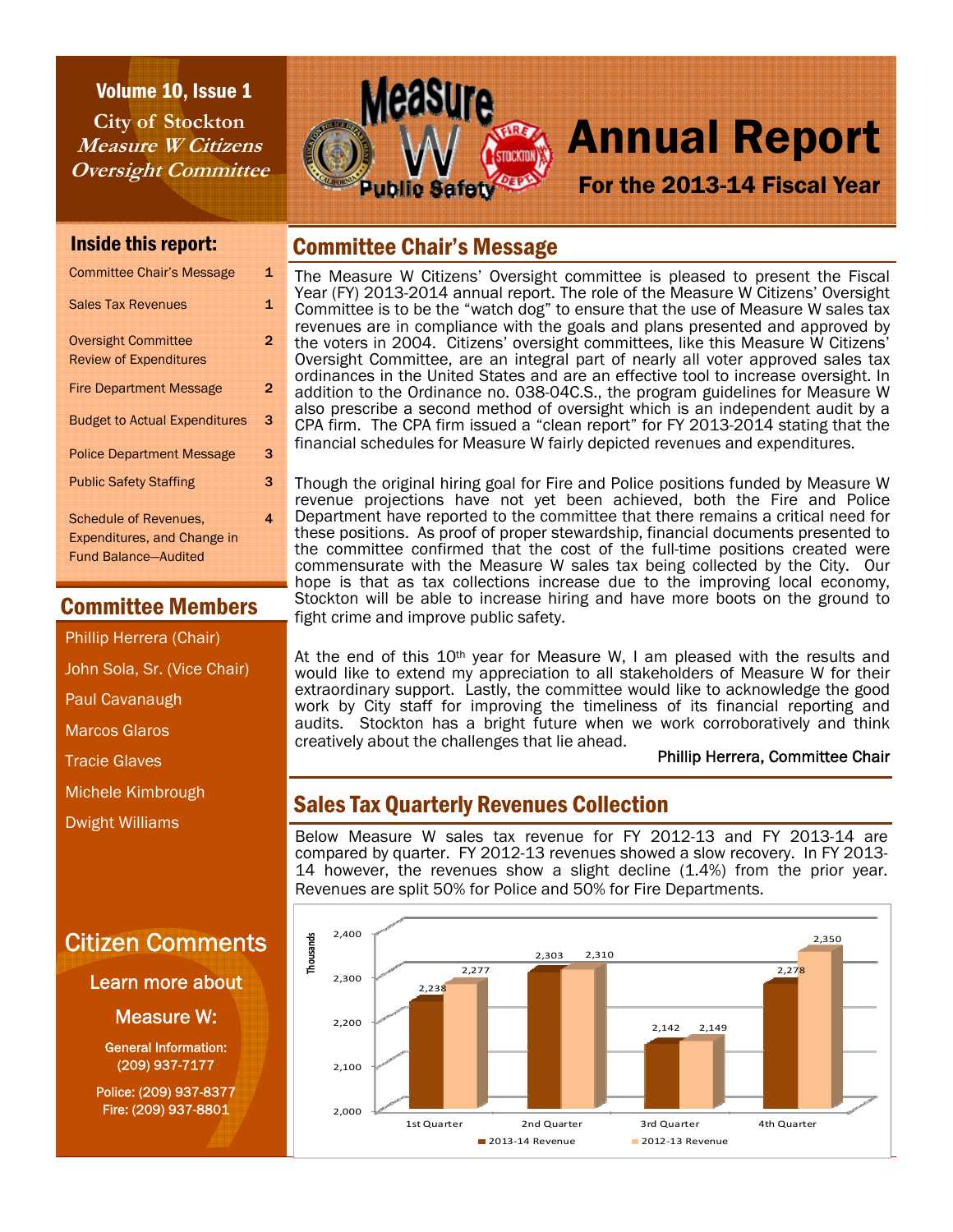## Oversight Committee Review of Expenditures

Measure W expenditures are limited by the amount of revenue received in any given year from the Safe Neighborhood Measure W tax proceeds. In FY 2013-14, the budget included public safety staff of 23 Police Officers and 25 Firefighters. Although these positions are critical to maintaining service levels, two firefighter

positions continued to be unfilled during the year leaving funded positions at 23 police officers and 23 fire fighters. The funds made available from the two vacancies along with prior year surplus in the fire program will be utilized in FY 2014-15 to purchase a much needed fire engine. The FY 2013- 14 approved Measure W budget appropriated \$8,511,119 on June 25, 2013. Of this total allocation, only \$8,264,837 was expended during the fiscal year.

The expenditures for salary and benefit costs of Police and Fire personnel performing Measure W duties was 85.85% of the total expenditures. Vehicles and fuel and accounted for 7.81% of the total. The remaining 6.33% paid



for Board of Equalization tax collection fees, insurance, materials, sales tax review services and capital equipment purchases. Both the Police and Fire Departments remained under budget in their use of Measure W funds.

## Fire Department Message

Measure W funds collected in FY 2013-14 continued to augment staffing for Fire Engine No. 13, Ladder Truck No. 7 and Ladder Truck No. 3, funded salaries and benefits of firefighters, and maintenance and operation of one fire



engine. The three fire companies responded to a total of 3,666 incidents, with Engine 13 responding to 1,445, Truck 7 responding to 1,158, and Truck 3 responding to 1,063.

In FY 2013-14, City Council approved funding for the Alternative Response Program (Squad). This program is a new service which involves a smaller vehicle and a two-person crew that responds to lower priority medical and small fire calls. The Squad requires two new firefighter positions, increasing the total number of positions funded by Measure W from 23 to 25 firefighter positions. Funds were also used to

initiate procurement of a 1-Ton rescue vehicle and other tools and equipment for the program.

#### Jeff Piechura, Fire Chief

| <b>Apparatus</b> | <b>Fires</b> | <b>Medical</b> | <b>Vehicle</b> | Accident /<br><b>Rescue</b> | Hazmat /<br><b>Other</b> | <b>Total</b> |
|------------------|--------------|----------------|----------------|-----------------------------|--------------------------|--------------|
| Engine 13        | 277          | 1000           | 74             | 23                          | 71                       | 1,445        |
| Truck 3          | 536          | 277            | 108            | 87                          | 55                       | 1,063        |
| Truck 7          | 356          | 441            | 86             | 119                         | 156                      | 1,158        |

#### 2014 Fire Incident Responses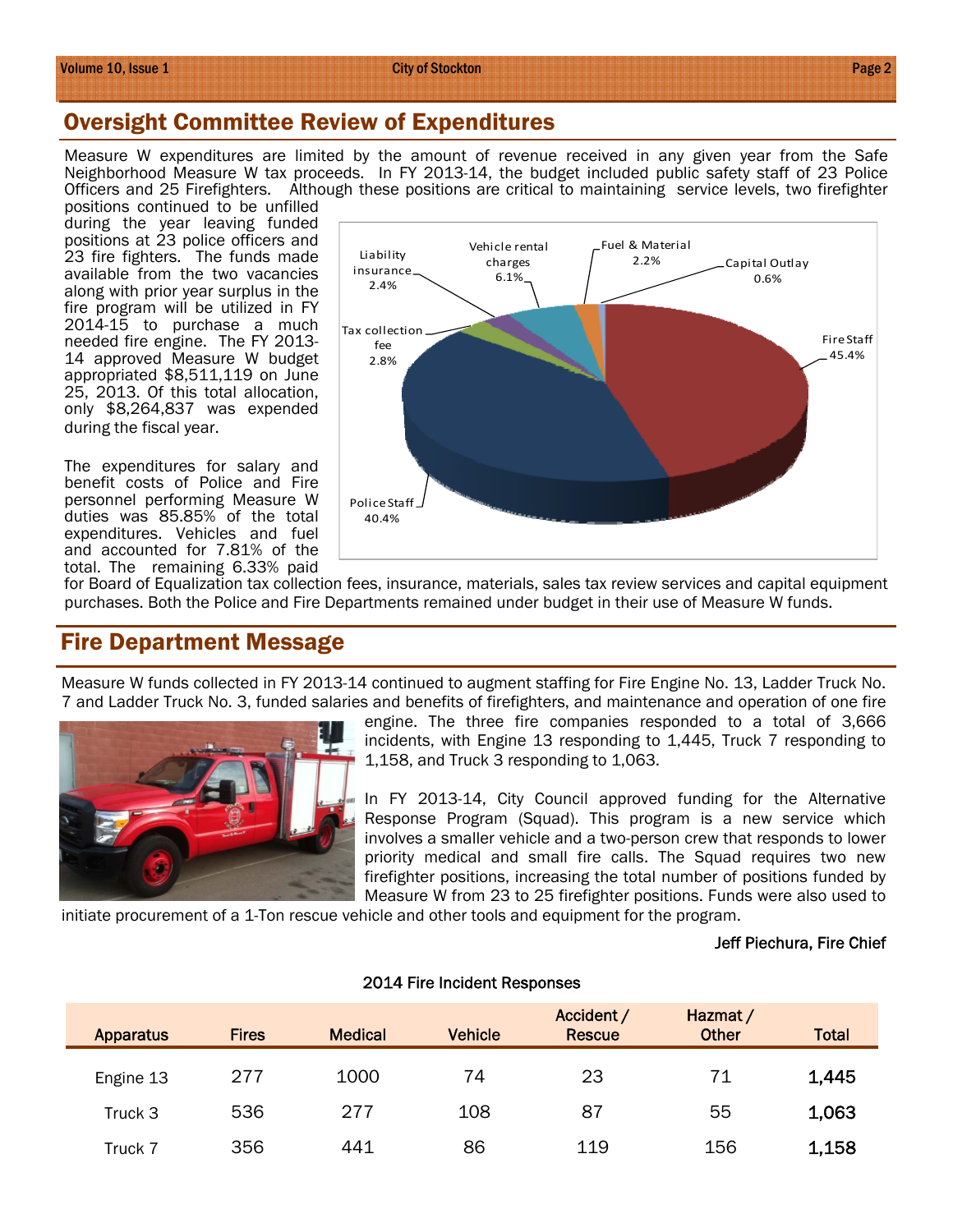## Measure W — Budget to Actual Expenditures FY 2011-12 to FY 2013-14



**(Amountsin Millions)**

## Police Department Message

In FY 2013-14 Measure W funding paid for 23 Police Officers to respond to over 24,400 calls for service, an average of 1,064 per officer during the year. This funding source is an important component of the Police



Department's annual operating budget. It pays not only for salary and benefits for those officers, but also for their vehicles, fuel, radios, and other safety equipment necessary to work in the field. The amount of tax revenue available and the cost of the positions determines the exact number of funded Police Officers year-to-year. All Measure W positions are assigned to the Field Services Division and handle dispatched calls-for-service on a 24/7 basis. In FY 2013-14, the Police Department handled 385,066 calls for service, 119,187 of which were dispatched for officer assistance.

#### Eric Jones, Police Chief

|             | <u>. assert can cap modelled in calling a</u> |         |         |         |         |         |  |
|-------------|-----------------------------------------------|---------|---------|---------|---------|---------|--|
|             | 2008-09                                       | 2009-10 | 2010-11 | 2011-12 | 2012-13 | 2013-14 |  |
| Police      | 39                                            | 21      | 25      | 24      | 22      | 23      |  |
| <b>Fire</b> | 27                                            | 20      | 23      | 22      | 23      | 23      |  |

## Public Safety Measure W Staffing — Annual Averages